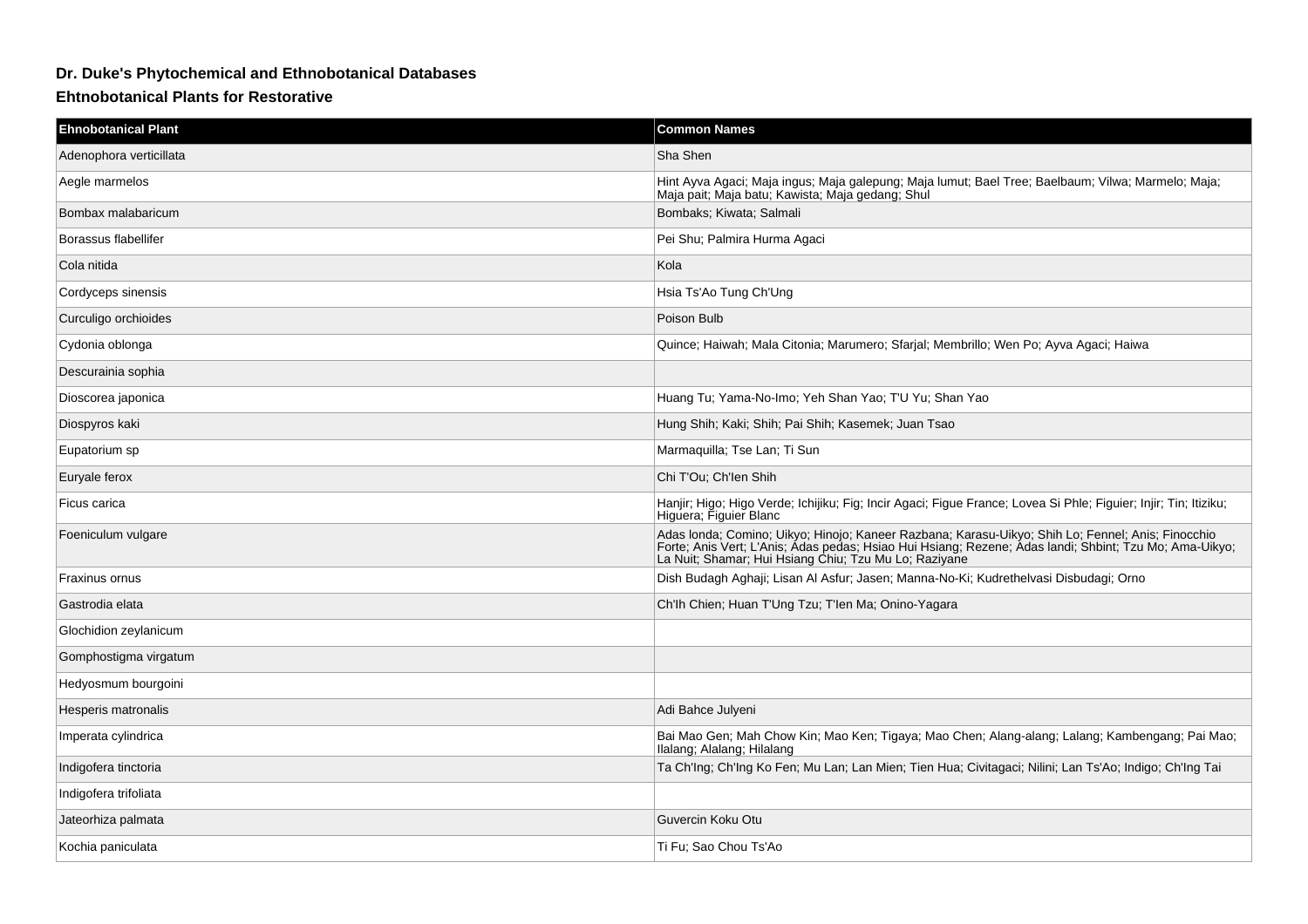| <b>Ehnobotanical Plant</b> | <b>Common Names</b>                                                                                                                                                                                                                                                                      |
|----------------------------|------------------------------------------------------------------------------------------------------------------------------------------------------------------------------------------------------------------------------------------------------------------------------------------|
| Kohautia amatymbica        |                                                                                                                                                                                                                                                                                          |
| Leptadenia reticulata      |                                                                                                                                                                                                                                                                                          |
| Liriodendron tulipiferum   | Lale Agaci                                                                                                                                                                                                                                                                               |
| Lotus corniculatus         | Cuernecillo; Birdsfoot Trefoil; Pai Mai Ken                                                                                                                                                                                                                                              |
| Lycopodium japonicum       | Yu Po; Ch'len Nien Po; Wan Nien Sung                                                                                                                                                                                                                                                     |
| Mimusops elengi            | Tanjung; Kuhbaum Von Para; Mimuscope; Pokok tanjong; Pomme D'Adami; Bunga tanjong (Headland<br>flower; Kekula; Kun; Pekola batu; Elengi; Brazilian Milktree                                                                                                                              |
| Morus alba                 | Morera; Ching Sang; Sang Shen Kao; Tut; Sang Pi; Lampoeng; T'An; I Sang; Ma-Guwa; Dut Agaci; Ti<br>Sang; Mora; Tuth; Chi Sang; Pai Sang; Tukki; Nu Sang; Chin Sang; Shen; Lu Sang; Hsun; Tu; Sang Shen<br>Chiu: Besaran: Sang Shen Tzu: Mures: Shan Sang: Sang Ken Pai P'I: Kitaoe: Sang |
| Musa paradisiaca           | Kan Chiao; Figue; Chi Tzu Chiao; Bananier; Shui Chiao; Bananeira De S Tome; Fo Shou Chiao; Horse<br>Banana; Rulo; Mei Jen Chiao; Moz; Banane Corne; Pan Chiao; Cambur; Plantain; Chiao Yu; Niu Ju Chiao;<br>Tan P'Ing Chiao; Banana; Ya Chiao; Banane Grosse Botte; Platano              |
| Nasturtium officinale      | Cresson Des Jardins; Suteresi; Nasturtium; Berros; Habb Ar Rashad; Cresson; Water Cresses; Cresson<br>D'Eau; Cresson Du Pays; Berro; Hurf Al May; Cresson De Fontaines; Cress; Watercress                                                                                                |
| Nymphaea stellata          | Utpala                                                                                                                                                                                                                                                                                   |
| Panax ginseng              | Jen Shen Chiu; Otane-Ninzin; Shen Ts'Ao; Shen Lu; Jen Shen; Ren Shen                                                                                                                                                                                                                     |
| Panax quinquefolia         | Ginseng Americain; Ginseng                                                                                                                                                                                                                                                               |
| Panax schinseng            | Mandragore Coreenne: Schin Seng: Jen Shen: Ginseng: Shin Seng                                                                                                                                                                                                                            |
| Polygonum multiflorum      | Ho Shou Wu; She Chien Ts'Ao; Turu-Dokudami; Ho Chou Wu                                                                                                                                                                                                                                   |
| Pterocarpus erinaceus      | Ven; African Kino                                                                                                                                                                                                                                                                        |
| Rhynchospermum jasminoides | Lo Shih                                                                                                                                                                                                                                                                                  |
| Rubus tokkura              | Fu P'En Tzu                                                                                                                                                                                                                                                                              |
| Scrophularia oldhami       | Yuan Shen; Hsuan Shen; Gomanoha-Gusa; Hei Shen; Yeh Chih Ma                                                                                                                                                                                                                              |
| Silphium perfoliatum       | Indian Cup Plant; Ragged Cup; Silphion Perfolie; Cup Plant                                                                                                                                                                                                                               |
| Skimmia japonica           | Yin Yu; Ying Yu Chiu                                                                                                                                                                                                                                                                     |
| Sophora angustifolia       | K'U Shen; K'U Shen Tzu; K'U Shen Shih; Yeh Huai; Ti Huai; Shui Huai                                                                                                                                                                                                                      |
| Triticum aestivum          | Lai; Hui Mien; Hsiao Mai; Cheng Ping; Mien Fen; Mai Fu Tzu; Frumint; Mien Chin; Trigo; Ka Shih Tso; Mo<br>Mo: Wheat: Mai Ch'Ao: Mai Fu: Pai Mien: Fou Mai: Mien: Bugday: Man Tou                                                                                                         |
| Urginea maritima           | Onion, Sea; U'Nsul; Escila; Squill; Adasogani; Squill, Indian; Basal Al Far                                                                                                                                                                                                              |
| Vigna radiata              | Ch'lh Hsiao Ton; Hung Tou; Ch'lh Hsiao Tou; Hung Ton                                                                                                                                                                                                                                     |
| Vitis vinifera             | Asma; Vite; Tray; Vigne; P'U T'Ao; I'Nab; Grape; Raisin; European Grape; P'U T'Ao Chiu; Vid;<br>Roseinekaerne; Auzum                                                                                                                                                                     |